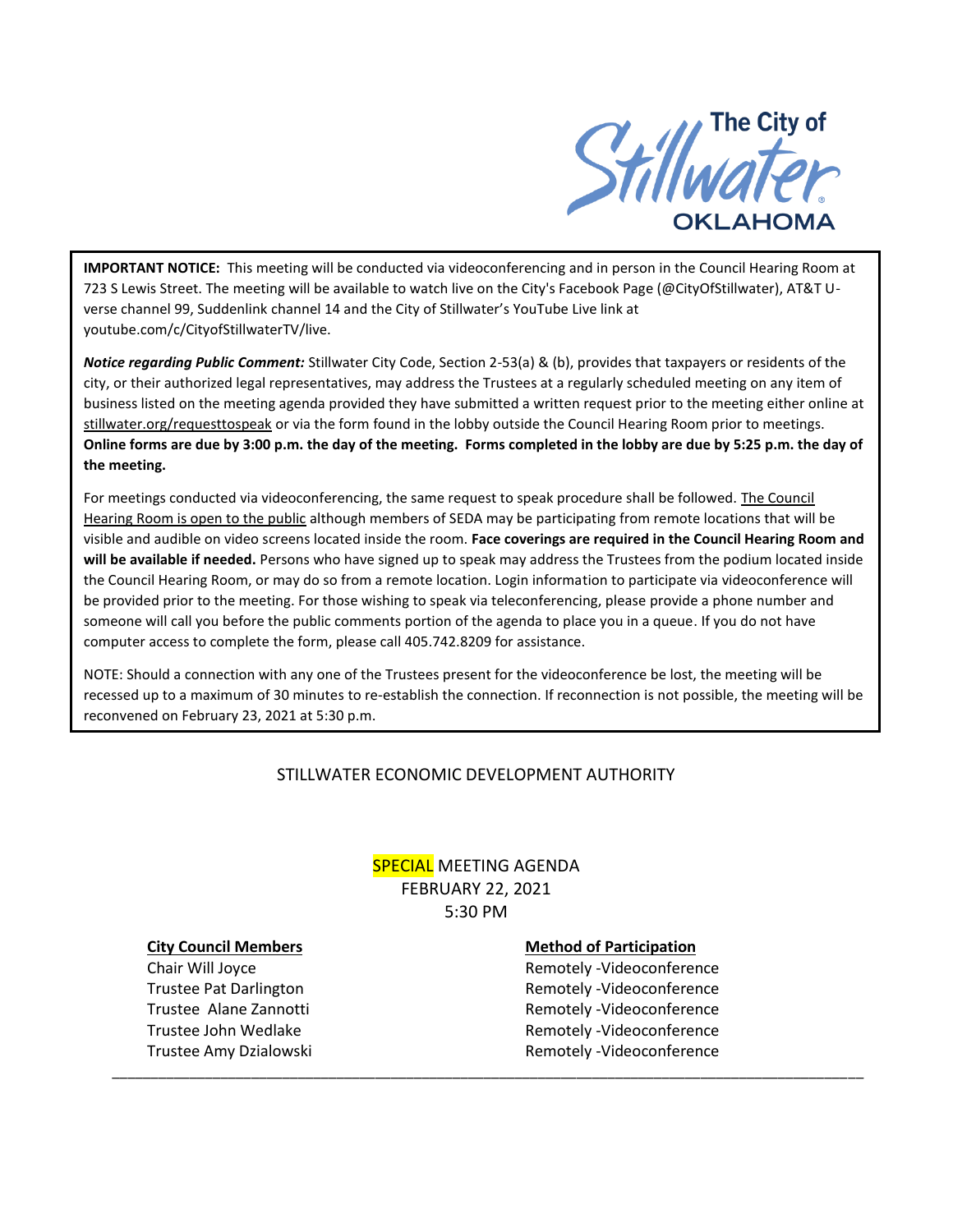## 1. Call Meeting to Order

## 2. Consent Docket

*Items listed on the consent docket are routine administrative matters that may be approved by a single vote with or without discussion. Trustees may remove individual items from the consent docket and place them on Items Removed from Consent Docket for additional consideration. Trustees will take action (including a vote or series of votes) on these items either collectively as part of the consent docket or individually under Items Removed from Consent Docket.*

|                                                 | a.   Approve special meeting minutes of February 1, 2021 |  |  |
|-------------------------------------------------|----------------------------------------------------------|--|--|
| <b>CONSENT DOCKET APPROVED AS PRESENTED 5-0</b> |                                                          |  |  |

#### 3. Public Comment

*Stillwater City Code, Section 2-53(a) & (b), provides that taxpayers or residents of the city, or their authorized legal representatives, may address the Trustees at a regularly scheduled meeting on any item of business listed on the meeting agenda provided they have submitted a written request prior to the meeting either online at Request to* [speak form](http://stillwater.org/page/home/government/mayor-city-council/meetings-agendas-minutes/online-request-to-speak-at-city-council) *or via the form found in the lobby outside Council chambers prior to meetings.*

#### 4. Items Removed from Consent

### 5. General Orders

*Trustees will discuss and take action (including a vote or series of votes) on each item listed unless the agenda entry specifically states that no action will be taken.*

| a.   Chamber of Commerce quarterly economic | <b>Justin Minges</b> |
|---------------------------------------------|----------------------|
| development report                          |                      |
| <b>REPORT ONLY - NO ACTION</b>              |                      |

### 6. Reports from Officers & Boards

*Announcements and remarks of general interest may be made by Trustees, the General Manager, or the General Counsel. Items of City business that may require discussion or action (including a vote or series of votes) are listed below.*

- a. Miscellaneous items from the General Counsel
- b. Miscellaneous items from the General Manager
- c. Miscellaneous items from the Trustees
	- i. Discussion about scheduling items for future meetings.
- 7. Questions & Inquiries

\_\_\_\_\_\_\_\_\_\_\_\_\_\_\_\_\_\_\_\_\_\_\_\_\_\_\_\_\_\_\_\_\_\_\_\_\_\_\_\_\_

# 8. Adjourn **ADJOURN 5-0**

On \_\_\_\_\_\_\_\_\_\_\_\_\_\_\_\_\_\_\_ at \_\_\_\_\_\_\_\_\_\_\_\_\_\_\_\_\_\_\_ a true and correct copy of this agenda was posted on the kiosk outside City Hall, 723 S Lewis Street, Stillwater, OK.

The City of Stillwater encourages participation from all citizens. If participation at any public meeting is not possible due to a disability, please notify the City Manager's office at least 48 hours prior to the meeting by calling 405.742.8290.

- Meetings are televised on AT&T U-verse channel 99 and Suddenlink channel 14.
- Find meeting agendas and minutes online at [Agendas and Minutes](http://stillwater.org/agenda)
- Official minutes are archived in the City Clerk's Office.